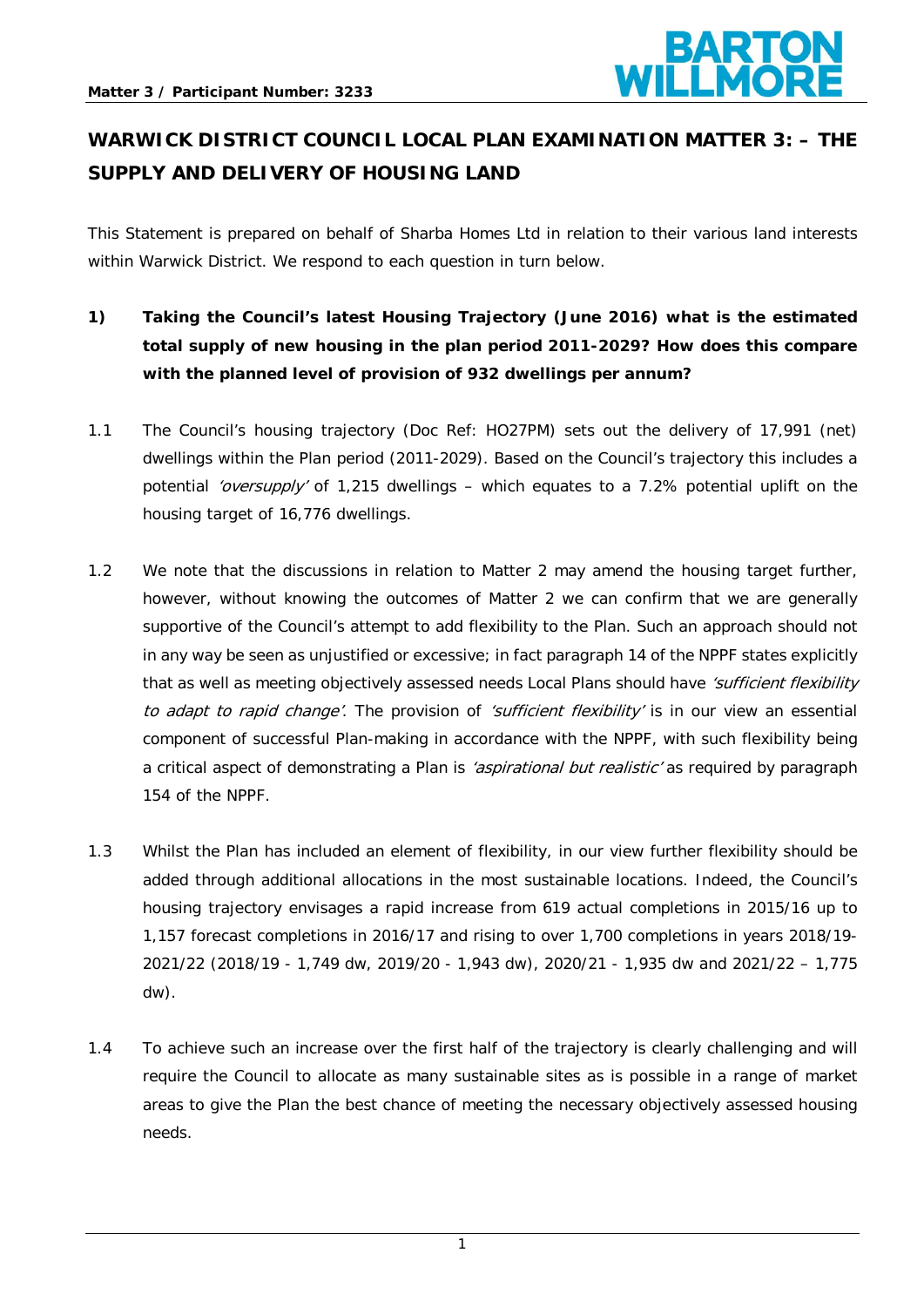#### **Matter 3 / Participant Number: 3233**



### **2) What is the estimated total supply in the plan period from:**

- 2.1 Based on the trajectory we understand the following to be the Councils proposed sources of supply:
	- a) completions since 2011 2,102 dwellings (Row A of trajectory).
	- b) existing planning permissions 7,270 dwellings (Rows B and J of trajectory).
	- c) other commitments e.g. sites subject to S106 0 dwellings.
	- d) proposed site allocations (submitted Plan and Council's suggested modifications)  $7,175$ dwellings (Rows F, G, H and I of trajectory).
	- e) other sources specifically identified 200 dwellings (Row E of trajectory).
	- f) windfalls 1,244 dwellings (Rows C and D of trajectory).
- 2.2 We comment below on the robustness of the above supply estimates in response to question 3 below.

## **3) What are the assumptions about the scale and timing of supply and rates of delivery from these various sources? Are these realistic? Has there been any discounting of sites with planning permission for example?**

- 3.1 We seek to highlight a number of serious concerns in terms of the Council's assumptions with the trajectory. These relate to the following four areas:
	- ― Build rates;
	- ― Geographical distribution;
	- ― Windfall/employment assumptions; and
	- ― The inclusion of a lapse rate.
- 3.2 Firstly, in terms of build rates, we note that the Council appears to have generally applied a maximum delivery rate of 100 dwellings per annum for each site, barring a few exceptions. The exceptions to this are generally quite minor (up to 120 dwellings per annum), with the only site showing a marked difference in this maximum being land at Kings Hill Lane (Ref: H43) on which it is envisaged that 200 dwellings per annum are to be delivered from the first year of delivery in 2020/21 through to the end of the Plan period.
- 3.3 It is our view that such a site will inevitably require significant infrastructure and thus is likely to have a period of time where it builds up to the maximum delivery rate, whether this be 200dpa or lower. Such an approach would be consistent with a number of sites in the trajectory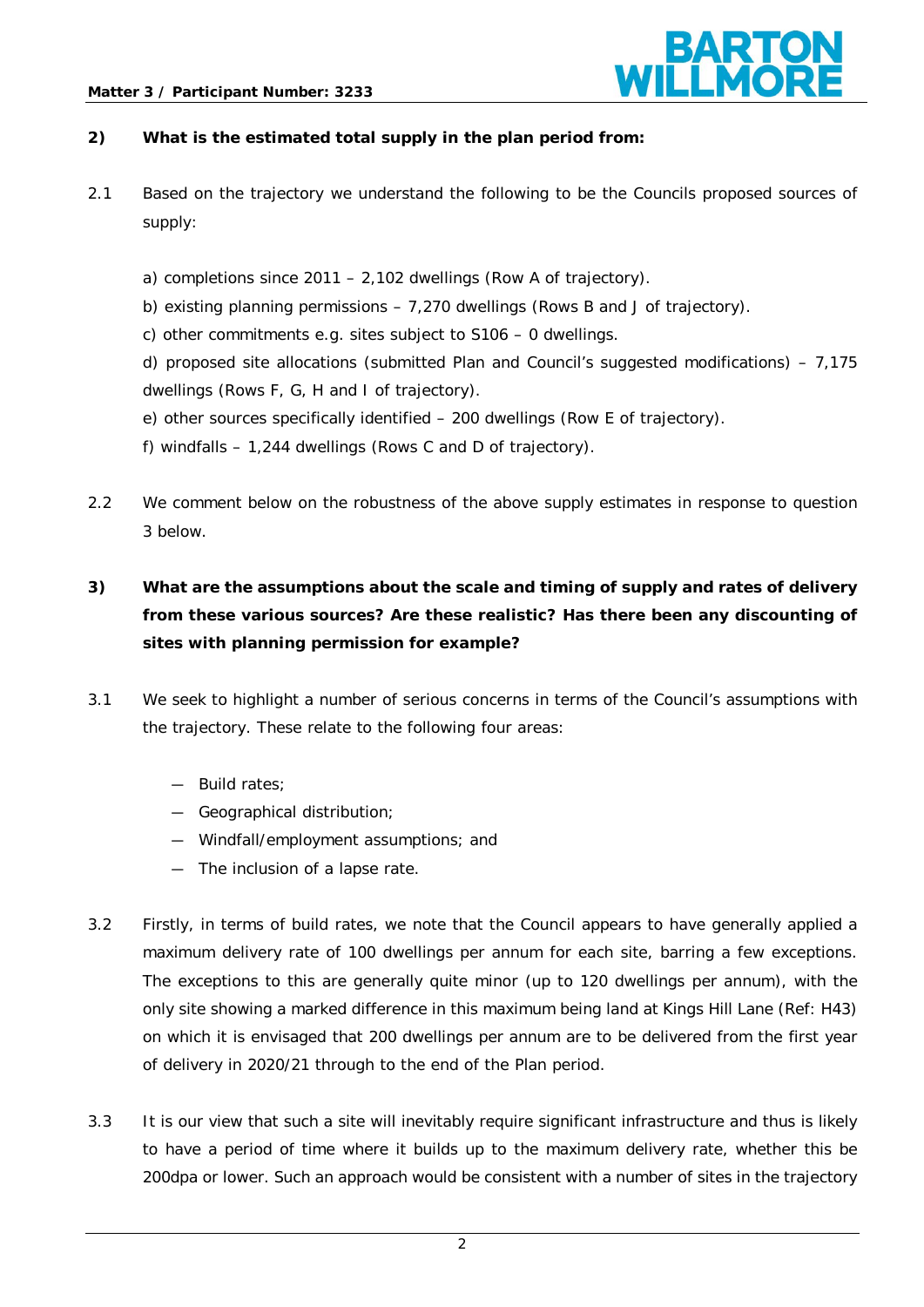

where there is an expectation of a site starting to deliver at a lower rate and then rising to peak delivery (i.e. Land at Westwood Heath, Crewe Gardens Woodside Training Centre, Thickthorn).

- 3.4 As no justification has been offered to explain why or how such a substantially higher trajectory on this specific site might be achieved, we would suggest that the trajectory should be amended to show the more realistic approach to site delivery expectations as utilised across the wider trajectory's, to ensure that the assumptions made are more robust.
- 3.5 Large sites such as this may be delivered at a much slower rate across the Plan period than is anticipated within the Council's trajectory. This is clearly dependant on several factors including the number housebuilders operating on a Site and any competing priorities they may have, as well as local competition, all of which have the potential to reduce delivery rates, and thus impact on the Council's ability to meet its annual targets. This once again highlights the need to be realistic when setting delivery rates and to allow additional flexibility within the trajectory.
- 3.6 Secondly, as set out in Table 3 of the Council's 'Distribution of Development Strategy Paper', it is expected that a total of 3,720 dwellings will be delivered to the south of Warwick, Whitnash and Leamington Spa in a relatively tight geographical area during the Plan period.
- 3.7 Whilst Warwick and Leamington Spa benefit from a relatively buoyant housing market, there remains the risk of over saturation of the market in such a tight geographical area. There are inevitably a limited number of national housebuilders to take forwards sites in such proximity to another, and there is a market capacity to such assumptions – however buoyant the market may be. We ask that caution be applied in the trajectory to the expectation of numerous strategic sites all delivering at such a high rate simultaneously – as is foreseen to the south of Warwick.
- 3.8 This matter in our view highlights the importance of offering locational choice for new residents and developers by providing growth in sustainable locations, for example, non-Green Belt Growth Villages.
- 3.9 Thirdly, we note that there are a number of assumptions made linking to the inclusion of windfall sites and employment sites, such as Common Lane for which the redevelopment is predicated on the existing occupier relocating. The Council has historically benefitted from a number of windfall sites, however, this could be considered to be as a result of not being able to demonstrate a deliverable five-year housing land supply and not having an up-to-date Plan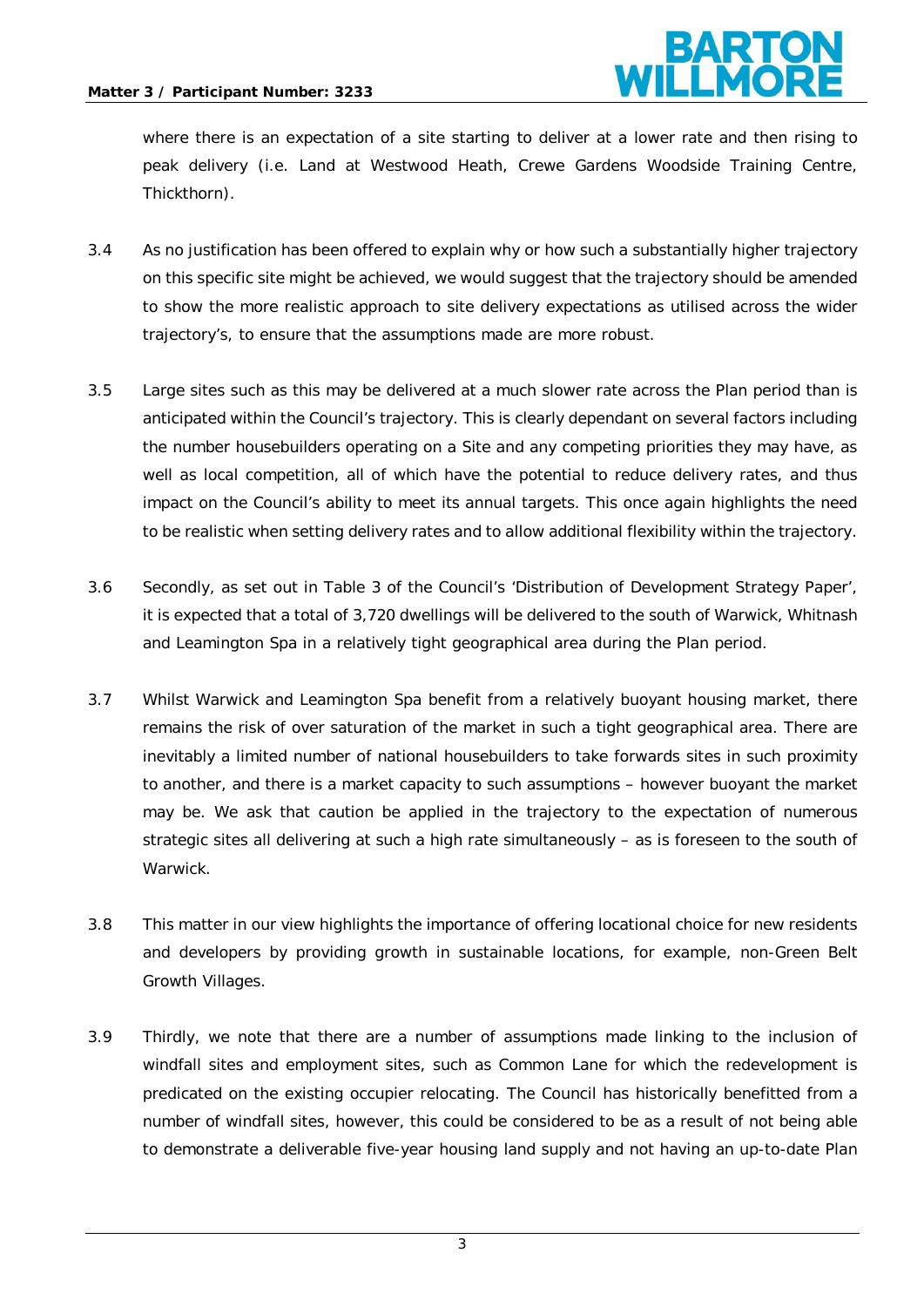

in place. If the Council achieves both of these targets, then the rate of windfall delivery would be expected to reduce substantially.

- 3.10 Finally, we also note that there has been no allowance for a lapse rate and discounting of sites with planning permission to account for the percentage of consents which will inevitably lapse – or come forward at a slower rate than is expected. Sites can lapse for a variety of reasons and, to ensure the robust delivery of housing and sufficient flexibility to be provided, we would be suggest that a *minimum* lapse rate of 5% should be applied. A similar approach is supported by most Local Plans which have proceeded to Examination.
- 3.11 In this regard we note that historically the Council have applied a 5% lapse rate to consented sites not under construction (Paragraph 4.1 of the Five Year Housing Land Assessment 2013- 2018: July 2013). It is unclear why the Council have determined that a 0% lapse rate is now appropriate, and will be for the remainder of the Plan period.
- 3.12 For all of the above reasons, we would again stress that the level of flexibility afforded by the Council should be considered as a minimum level, with there being considerable scope for greater flexibility by allocating additional sustainable sites to provide housing during the Plan period.
- 3.13 In order to address the concerns highlighted above, we seek the **allocation of additional sites** within the Plan and the application of a **minimum lapse rate of 5%**.

## **4) How has flexibility been provided in terms of the supply of housing? Are there other potential sources of supply?**

- 4.1 The provision of additional sites and allocations through the modification process has clearly added to the flexibility of the supply of housing over the Plan period.
- 4.2 However the addition of further sites would allow for greater flexibility in terms of supply; particularly as there remains some uncertainty in terms of deliverability for some sites which have no known developer on board at the present time. It is not considered that the potential for the Growth Villages, particularly those in non-Green Belt locations has been fully explored. For example, Radford Semele is identified as having additional capacity for only 60 dwellings in the latest Plan. However, since 2014, Sharba Homes received outline planning permission for two separate schemes of 60 and 150 dwellings respectively, and in the same period two more schemes of 65 and 25 dwellings have been granted to other developers. This takes the planning consents to 300 dwellings on 4 separate sites and a further allocated site is proposed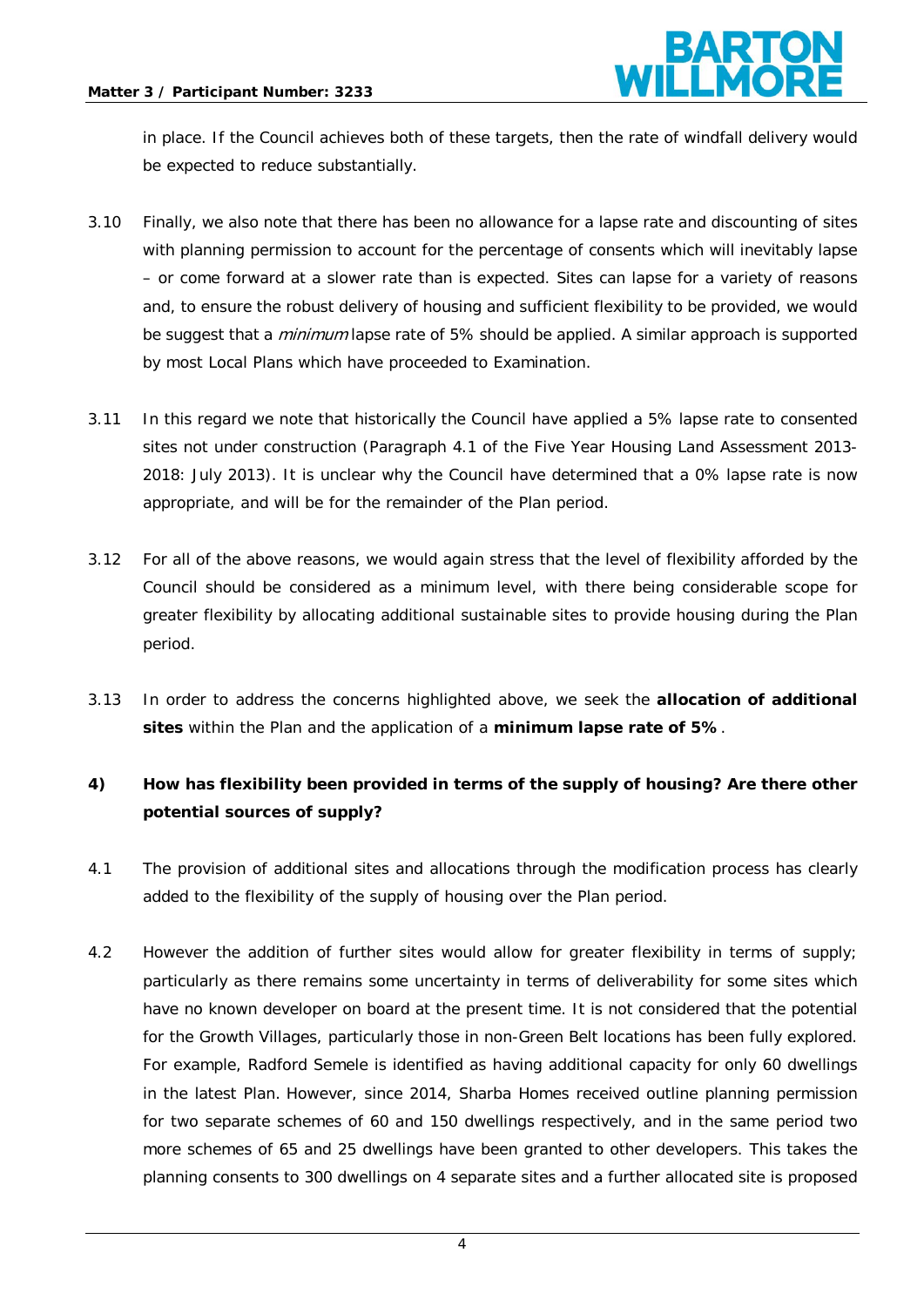

in the emerging Local Plan for an additional 60 dwellings. This shows that the most sustainable Growth Villages have a greater capacity than that which has been previously identified in earlier drafts of the emerging Local Plan.

- 4.3 We enclose at Appendix 1, an example of a policy contained within the recently adopted Stratford Core Strategy (adopted in July 2016) which includes a policy which facilitates sustainable forms of development in accordance with the NPPF. Such a policy allows for nonallocated' sites to come forward provided the development is deemed to be a sustainable form of development. This would allow additional sources of supply to come forward thus ensuring greater flexibility in housing delivery.
- **5) Has there been persistent under delivery of housing? In terms of a buffer for a five year supply of housing sites, should this be 5% or 20% in relation to para 47 of the NPPF? How should the level of completions since 2011 be taken into account? What would the requirement be for a five year supply including a buffer?**
- 5.1 We consider that there has been a persistent under delivery of housing within Warwick District as demonstrated within the Council's latest housing trajectory, and in previous annual monitoring reports. Whilst it is appreciated that the District were operating a housing moratorium from September 2005 to February 2009, it is clear that housing delivery has not recovered appropriately since and this position has continued during the early years of this Plan period. Using an annualised requirement it is now seven years since the close of the moratorium and the requirement has not been met in any single one of those seven years since that restriction was lifted.
- 5.2 It is therefore considered in light of paragraph 47 of the NPPF that a 20% buffer should be applied to the calculation of five year housing land supply.
- **6) Should the annual housing requirement figure be staggered to reflect the need for additional site allocations to meet unmet needs in Coventry and realistic lead in times (see Appendix 4 to Council's Housing Supply Topic Paper June 2016) i.e. a lower figure in the early years of the plan period, increasing later? If so what would be a reasonable basis for the annual figures? Should the early years be based on OAN for Warwick? How would this affect the requirement for a five year supply?**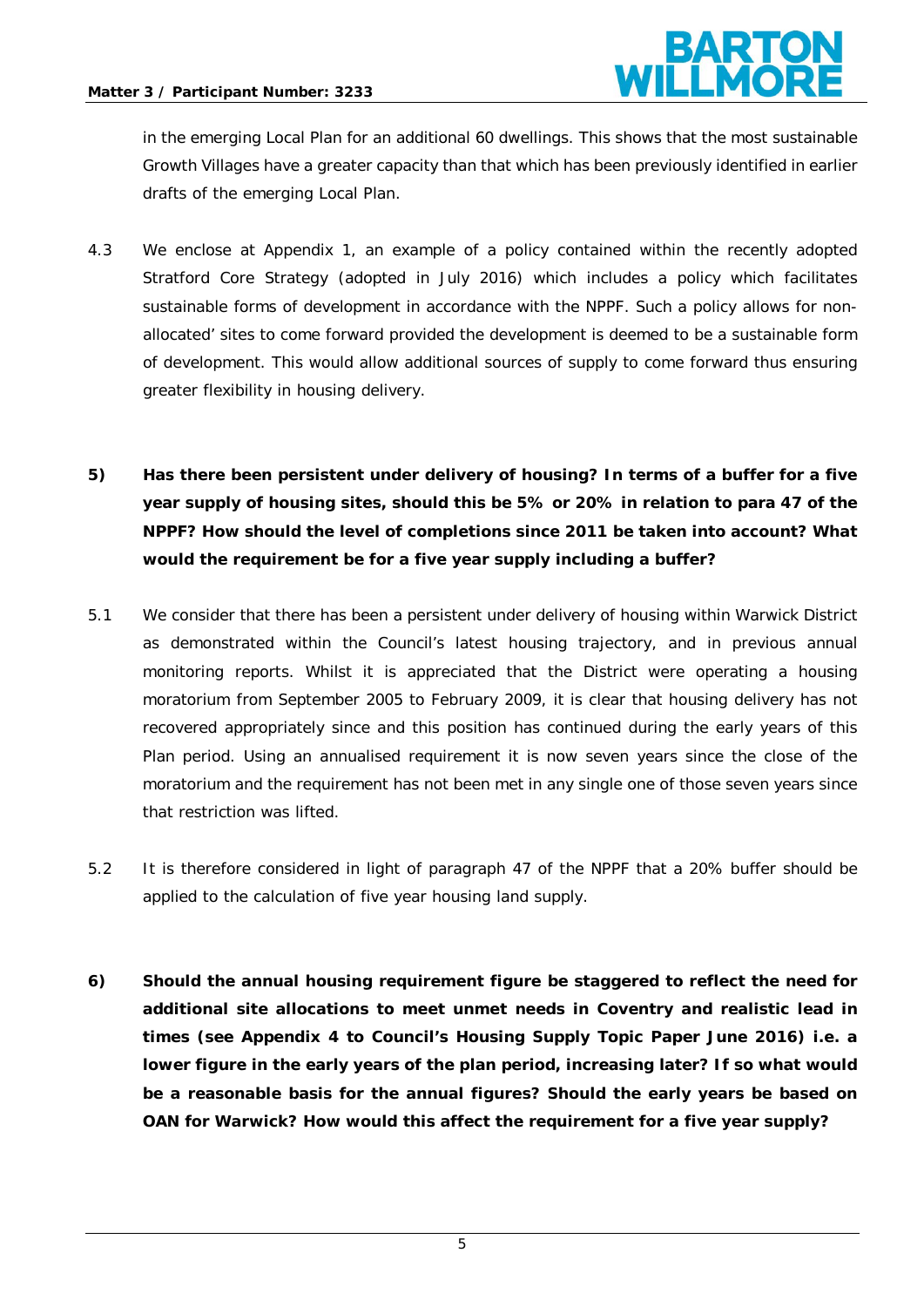

- 6.1 We are of the opinion that the housing requirement figure should be annualised as currently set out within the housing trajectory at 932 dwellings per annum (or our proposed figure of 1,040 dwellings per annum depending on the outcome of Matter 2). We consider this to be a reasonable and consistent basis upon which to monitor and record the delivery of housing over the Plan period.
- 6.2 Furthermore, after many years of under delivery as set out above, there is clearly a pent up demand to deliver within the District to meet the local housing needs of the housing market area, including those of the adjoining authority of Coventry. This has contributed towards significant affordability issues in the District. To further delay the delivery of the objectively assessed need would only serve to further exacerbate this position.
- 6.3 An annualised target also provides transparency within the calculation of five year housing land supply. This will ensure that the calculations remain consistent year on year, which will in our view provide clarity for monitoring and enable the Council to react swiftly should the Plan be failing to deliver the appropriate level of housing.

## **7) Would the Local Plan realistically provide for a five year supply on adoption? Will a five year supply be maintained?**

- 7.1 In order for a five year supply to be demonstrated and indeed maintained throughout the plan period to 2029, the Council's challenging housing trajectory will be required to be met. In order for this to occur, the Council will require as many sustainable and deliverable sites to come forward as possible.
- 7.2 The Housing Supply Topic Paper June 2016 contains an updated five year housing land supply calculation within it which demonstrates that the Council believe that they are able to deliver a five year supply of land with a 5.18 year supply of housing land available upon Plan adoption.
- 7.3 It further sets out that the five year supply will continue to improve throughout the Plan period to 2029 as the sites allocated for development are released and developed accordingly. We have above set out our concerns over the ability of the Council to demonstrate and maintain a five year housing land supply post adoption, which is dependent on a range of factors beyond the Council's control materialising.
- **8) In overall terms would the Local Plan realistically deliver the number of dwellings required over the plan period?**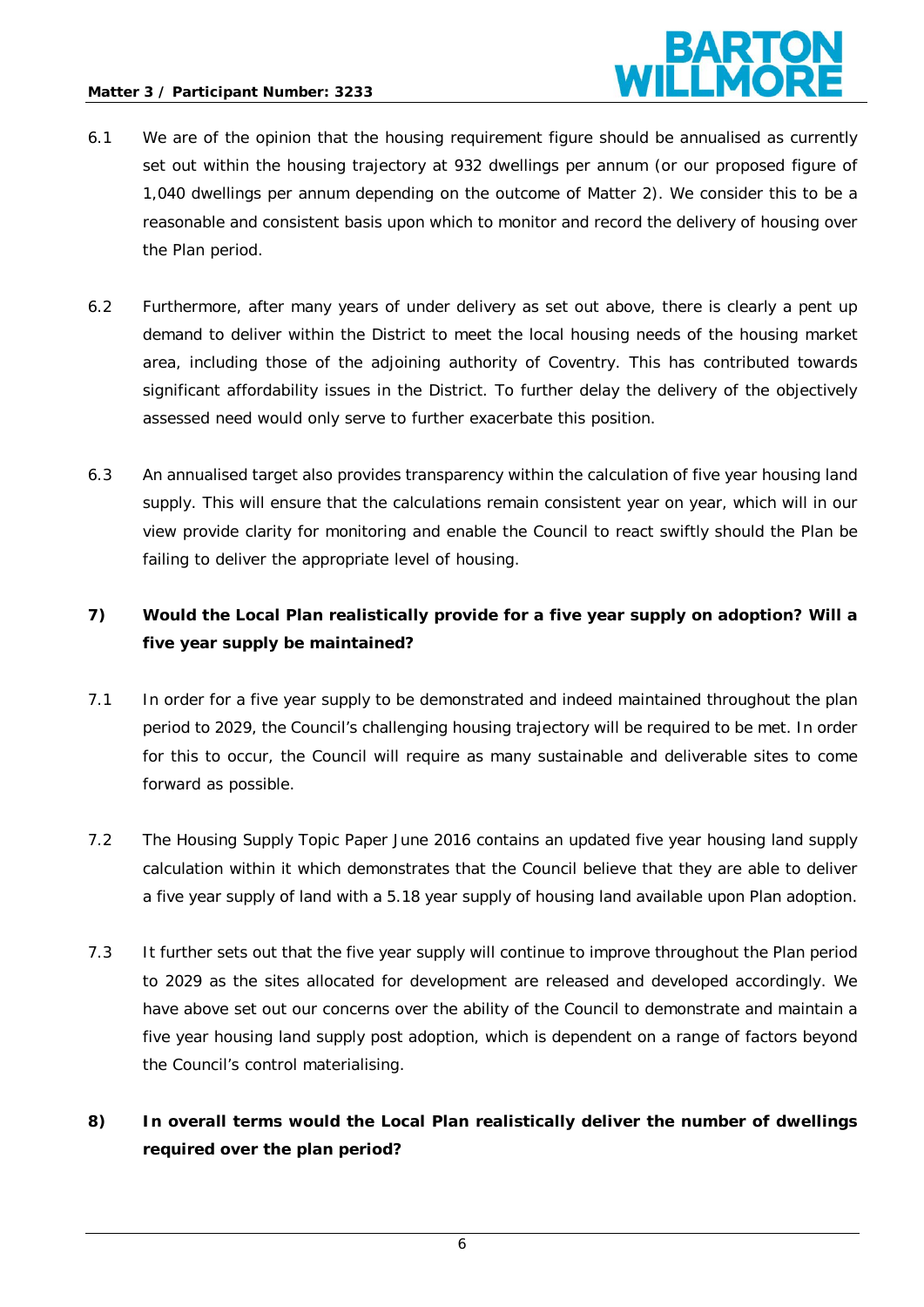### **Matter 3 / Participant Number: 3233**



- 8.1 On balance we have concern over the ability of the Plan to deliver the number of dwellings required over the Plan period. The Council is reliant on almost all matters linked to housing supply materialising perfectly in the District over the Plan period and there is minimal flexibility built in should there be delays in delivery. A number of the proposed strategic Green Belt releases have significant constraints and are in the early stages of assessment such that they are far from certain to be achievable.
- 8.2 We consider that it would add flexibility and robustness to the Plan, as well as accord with the NPPF, to add further allocations on sustainable sites, especially outside of the Green Belt, that accord with the overall distribution strategy.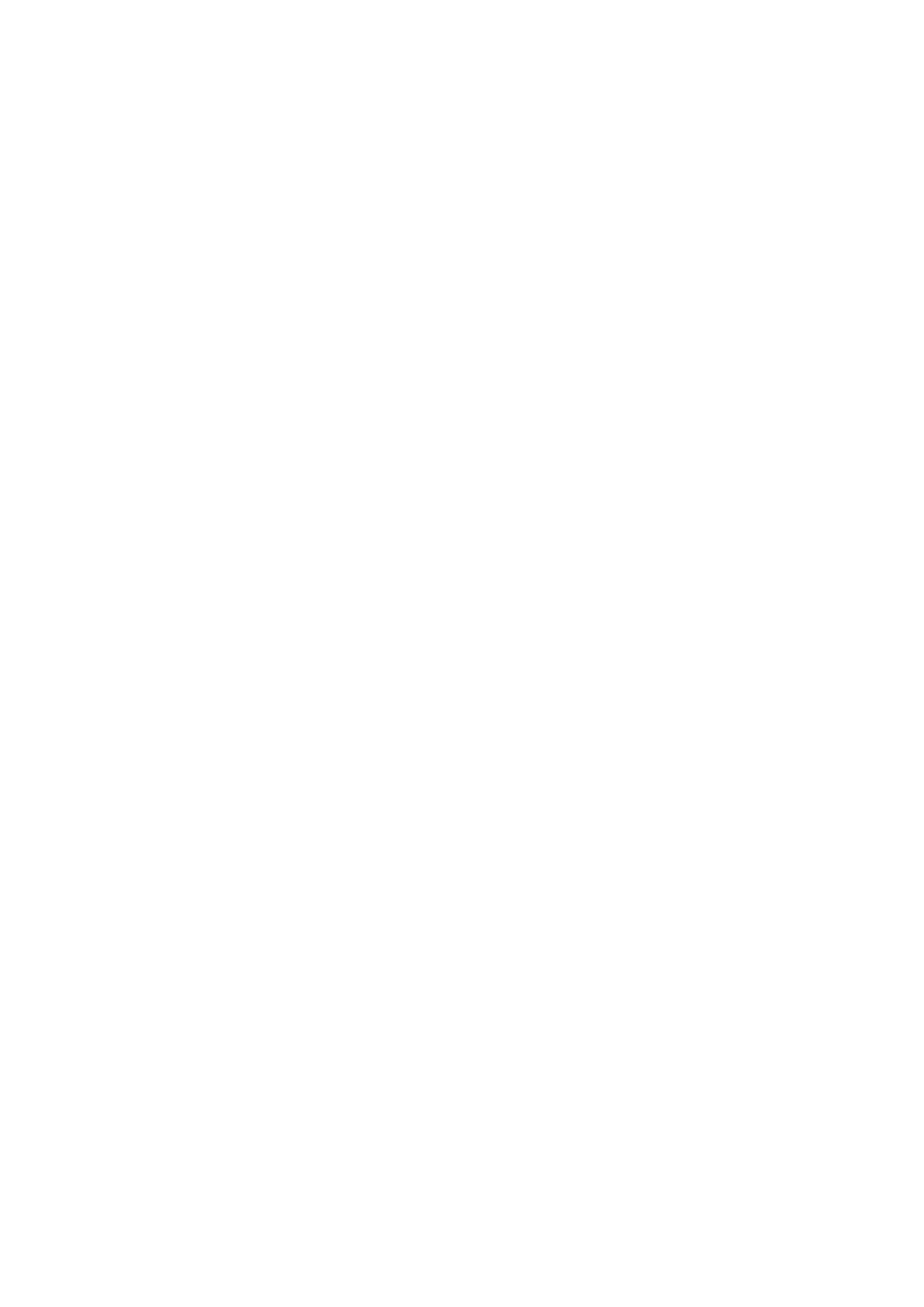# **APPENDIX 1**

# **Extract from Stratford upon Avon Core Strategy 2011-31 Policy CS.1**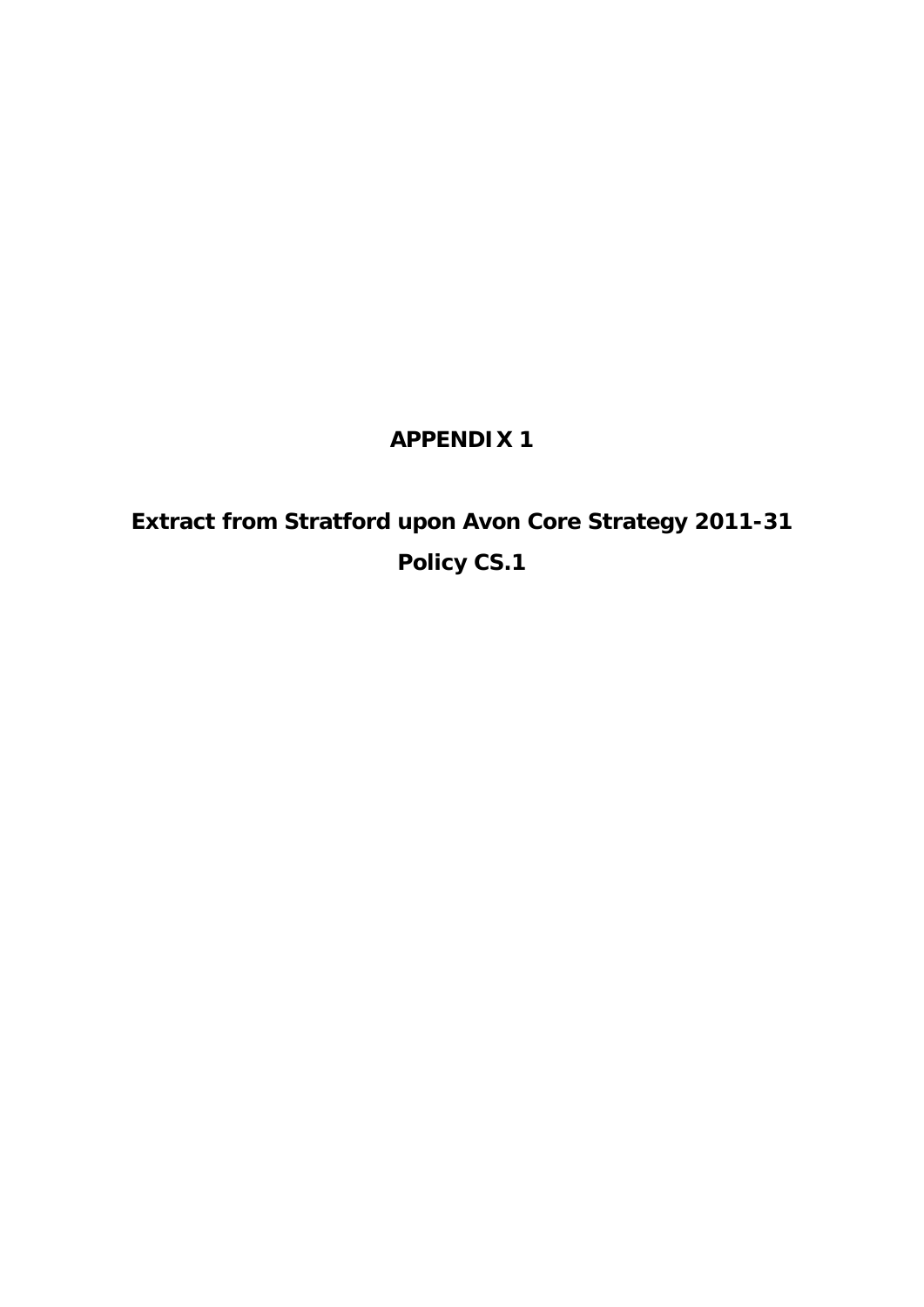# **2.2 Sustainable Development**

All Strategic Objectives are relevant to this Policy.

## **Policy CS.1**

### **Sustainable Development**

The Council supports and will apply the principle that planning to secure a high quality environment, managed economic growth and social equity are of equal importance.

All development proposals should contribute towards the character and quality of the District and to the well-being of those who live and work in and visit the District.

Development should be located and designed so that it contributes towards the maintenance of sustainable communities within the District.

When considering development proposals, the Council will take a positive approach that reflects the presumption in favour of sustainable development contained in the National Planning Policy Framework (NPPF). It will work proactively with applicants to find solutions which mean that proposals can be approved wherever possible, and to secure development that improves the economic, social and environmental conditions in the area.

Planning applications that accord with the policies in the Core Strategy (and, where relevant, with policies in neighbourhood plans) will be approved without delay, unless material considerations indicate otherwise.

Where there are no polices in the Core Strategy that are relevant to the application, the Council will grant permission unless material considerations indicate otherwise, taking into account whether:

- any adverse impacts of granting permission would significantly and demonstrably outweigh the benefits, when assessed against the policies in the NPPF when taken as a whole; or
- specific policies in the NPPF indicate that development should be restricted.

## **Explanation**

- 2.2.1 The Core Strategy seeks to promote sustainable development and this is the central theme that underpins the policies in the plan. The National Planning Policy Framework (NPPF) emphasises that the purpose of the planning system is to contribute to the achievement of sustainable development. This means that development should be able to meet the needs of the present without compromising the ability of future generations to meet their own needs. The principle recognises the importance of ensuring that all people should be able to satisfy their basic needs and enjoy a better quality of life, both now and in the future.
- 2.2.2 The NPPF defines sustainable development as follows:
	- Planning for prosperity (an economic role) use the planning system to build a strong, responsive and competitive economy, by ensuring that sufficient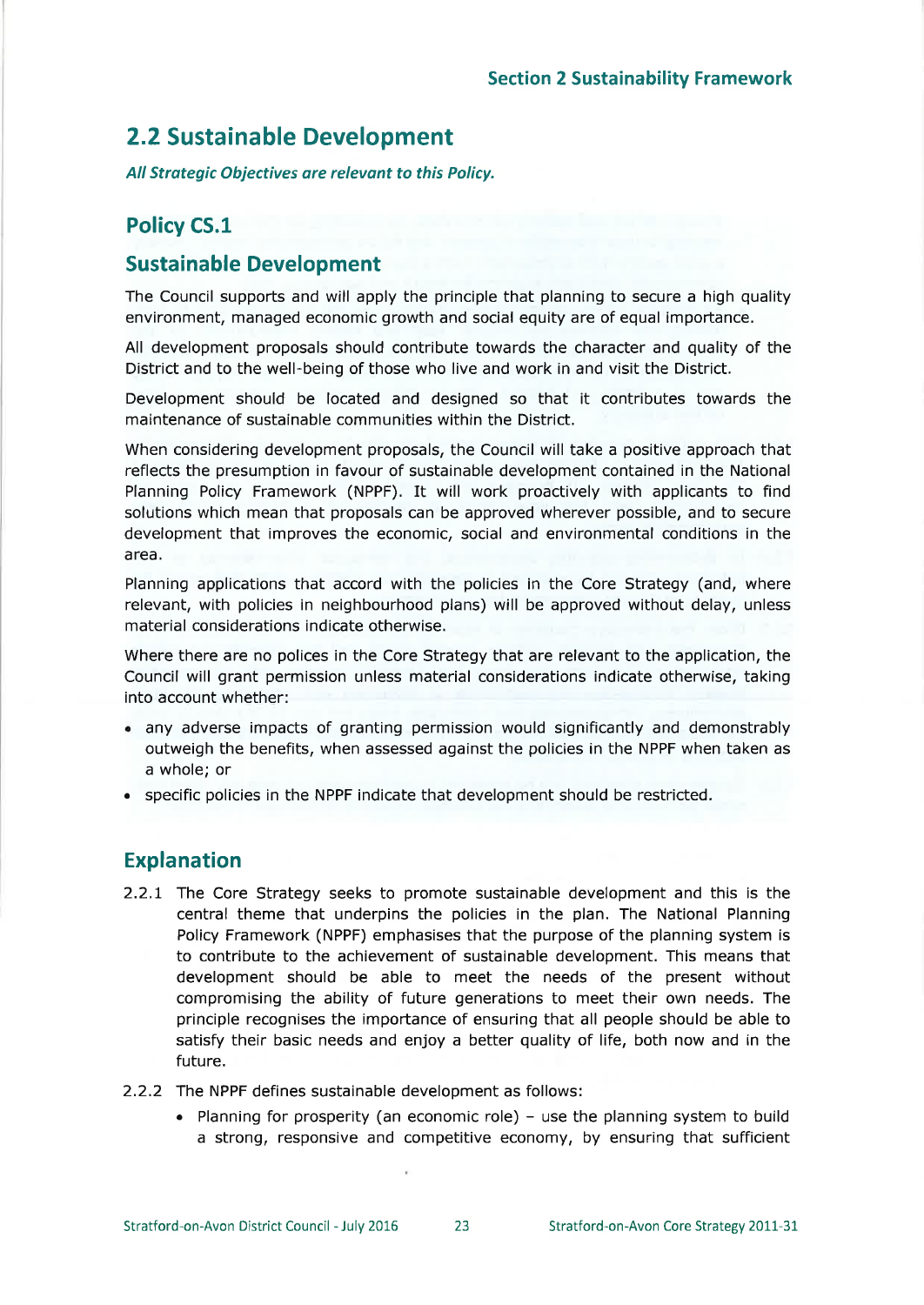### Section 2 Sustainability Framework - 2.2 Sustainable Development

land of the right type, and in the right places, is available to allow growth and innovation; and by identifying and co-ordinating development requirements, including the provision of infrastructure.

- Planning for people (a social role) use the planning system to promote strong, vibrant and healthy communities, by providing an increased supply of housing to meet the needs of present and future generations; and by creating a good quality built environment, with accessible local services that reflect the community's needs and supports its health and well-being; and
- Planning for places (an environmental role) use the planning system to both protect and enhance our natural, built and historic environment, to use natural resources prudently, ensuring the effective use of land through reusing previously developed land and promoting mixed use developments, and to mitigate and adapt to climate change, including moving to a lowcarbon economy.
- 2.2.3 This national direction is complemented by the Council's own Sustainability Appraisal process. The SA has played a fundamental role in the preparation of the Core Strategy. It assesses the impact of the location and scale of development and the implications of policies in economic, social and environmental terms.
- 2.2.4 In determining planning applications, the particular circumstances of the individual case will be assessed to establish the relative weight that should be given to each aspect of sustainable development.
- 2.2.5 Given the distinctive character of much of the District, with its attractive rural landscapes and villages, historic market towns and the international visitor attraction of Stratford-upon-Avon, the Council's planning and development strategy emphasises the importance of protecting and enhancing the local environment. While ensuring this is the case, scope will also be provided to meet the social requirements of the District's communities and to ensure that the local economy is strong and diverse.
- 2.2.6 Development proposals will be expected to minimise and mitigate any harm that would be caused to environmental assets and distinctive features in the area.
- 2.2.7 Specific attention will be given to those parts of the District urban and rural that require investment and regeneration in order to achieve environmental, economic or social improvements.

### **Development Management Considerations**

(1) This policy provides the overarching basis by which all planning applications will be considered and determined. In determining a planning application, consideration will be given to all relevant policies in the Core Strategy as to whether it comprises a sustainable form of development. The manner in which the provisions of one policy are balanced against those of another will depend on the circumstances of the individual case in terms of what is proposed and where, and the impacts and opportunities that arise.